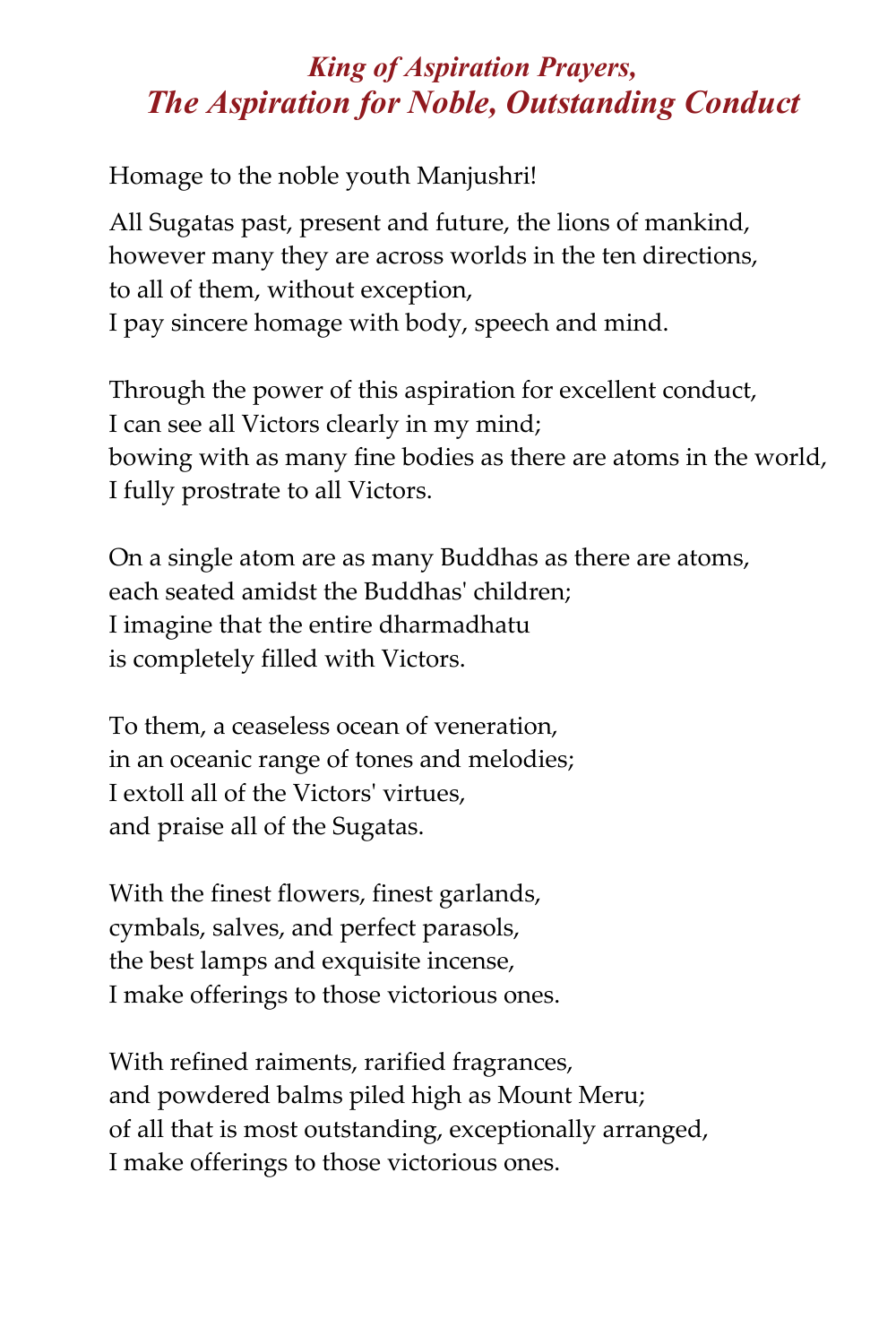PAG PA JAM PAL ZHON NUR JUR PA LA CHAG TSAL LO

JI NYED SU DAG CHOG CHU'I JIG TEN NA DU SUM SHEG PA MI YI SENG GE KUN DAG GI MA LU DE DAG TAM CHED LA LU DANG NGAG YID DANG WAY CHAG JI'O

ZANG PO CHOD PA'I MON LAM TOB DAG GI JAL WA TAM CHED YID CHI NGON SUM DU ZHING GI DUL NYED LU RAB TUD PA YI JAL WA KUN LA RAB TU CHAG TSAL LO

DUL CHIG TENG NA DUL NYED SANG JAY NAM SANG JAY SAY CHI U NA ZHUG PA DAG DE TAR CHO CHI YING NAM MA LU PA TAM CHED JAL WA DAG GI GANG WAR MO

DE DAG NGAG PA MI ZED JAM TSO NAM YANG CHI YEN LAG JAM TSO DRA KUN JI JAL WA KUN JI YON TEN RAB JOD CHING DE WAR SHEG PA TAM CHED DAG GI TOD

ME TOG DAM PA TRENG WA DAM PA DANG SIL NYEN NAM DANG CHUG PA DUG CHOG DANG MAR ME CHOG DANG DUG PO DAM PA YI JAL WA DE DAG LA NI CHOD PAR JI

NAB ZA DAM PA NAM DANG DRI CHOG DANG CHE MA'I PUR MA RI RAB NYAM PA DANG KOD PA CHED PAR PAG PA'I CHOG KUN JI JAL WA DE DAG LA NI CHOD PAR JI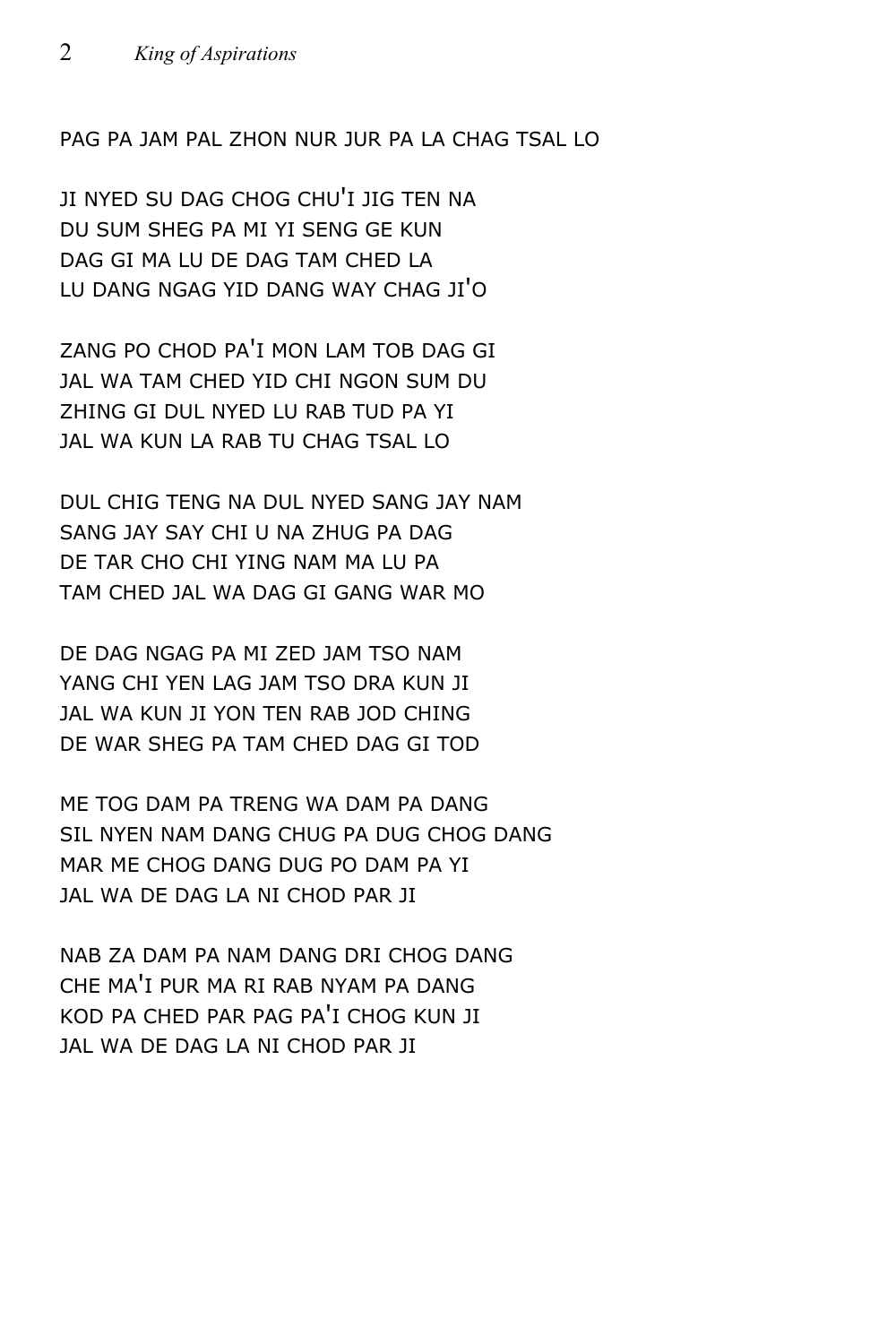The grandest and most extensive offerings, these, too, I imagine for all Victors. With the force of faith in excellent conduct, I show homage and make offerings to all Victors.

Any and all wrongs I have performed under the power of desire, aggression and stupidity, with my body, my speech and likewise my mind, I confess each and every one of them.

Whatever merit is possessed by all Victors and children of Buddhas of the ten directions, by Solitary Victors and those in training and beyond training, and by all beings—I rejoice in it all.

Those who are as lamps for worlds in the ten directions awakened in stages, until they found enlightened detachment. I implore all of those protectors to turn the unsurpassed Wheel.

For the benefit and happiness of all beings, I make the request, with joined palms, to those who wish to show the way beyond sorrow, to yet remain for as many eons as there are atoms in the world.

What little virtue I have accumulated through homage and offering and confession, and rejoicing, request and petition— I dedicate it all towards awakening.

To the Buddhas of the past, and all those who reside in the worlds of the ten directions, I make offerings; May those yet to come most swiftly fulfill their aims, pass through the stages of awakening, and reach enlightenment.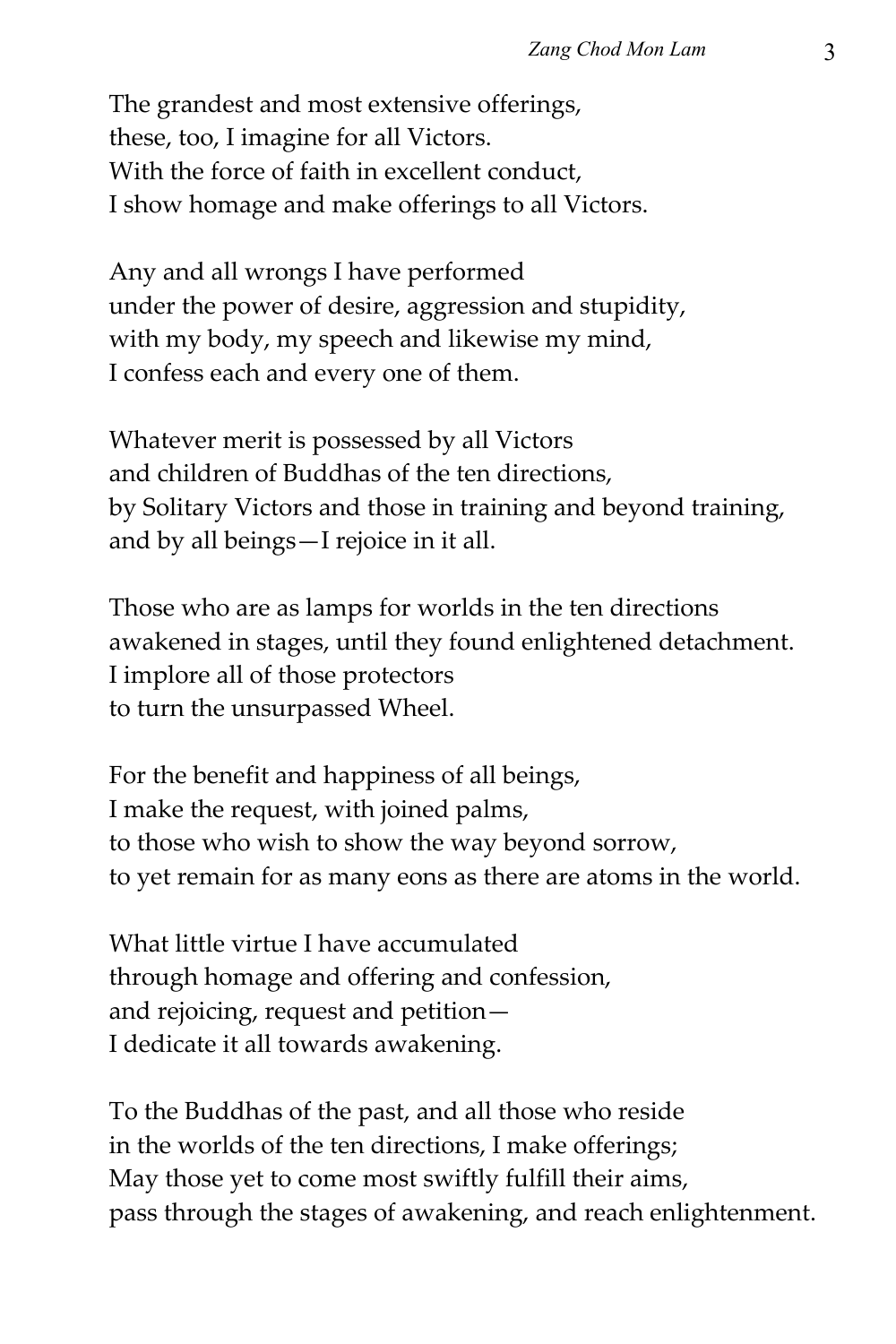CHOD PA GANG NAM LA MED JA CHE WA DE DAG JAL WA TAM CHED LA JANG MO ZANG PO CHOD LA DED PAI TOB DAG GI JAL WA KUN LA CHAG TSAL CHOD PAR JI

DOD CHAG ZHE DANG TI MUG WANG GI NI LU DANG NGAG DANG DE ZHIN YID CHI CHANG DIG PA DAG GI JI PA CHI CHI PA DE DAG TAM CHED DAG GI SO SOR SHAG

CHOG CHU'I JAL WA KUN DANG SANG JAY SAY RANG JAL NAM DANG LOB DANG MI LOB DANG DRO WA KUN JI SOD NAM GANG LA YANG DE DAG KUN JI JE SU DAG YI RANG

GANG NAM CHOG CHU'I JIG TEN DRON MA NAM CHANG CHUB RIM PAR SANG JAY MA CHAG NYE GON PO DE DAG DAG GI TAM CHED LA KHOR LO LA NA ME PA KOR WAR KUL

NYA NGEN DA TON GANG ZHED DE DAG LA DRO WA KUN LA PEN ZHING DE WA'I CHIR KAL PA ZHING GI DUL NYED ZHUG PAR YANG DAG GI TAL MO RAB JAR SOL WAR JI

CHAG TSAL WA DANG CHOD CHING SHAG PA DANG JE SU YI RANG KUL ZHING SOL WA YI GE WA CHUNG ZED DAG GI CHI SAG PA TAM CHED DAG GI CHANG CHUB CHIR NGO-O

DAY PAI SANG JAY NAM DANG CHOG CHU YI JIG TEN DAG NA GANG ZHUG CHOD PAR JUR GANG YANG MA JON DE DAG RAB NYUR WAR SAM DZOG CHANG CHUB RIM PAR SANG JAY JON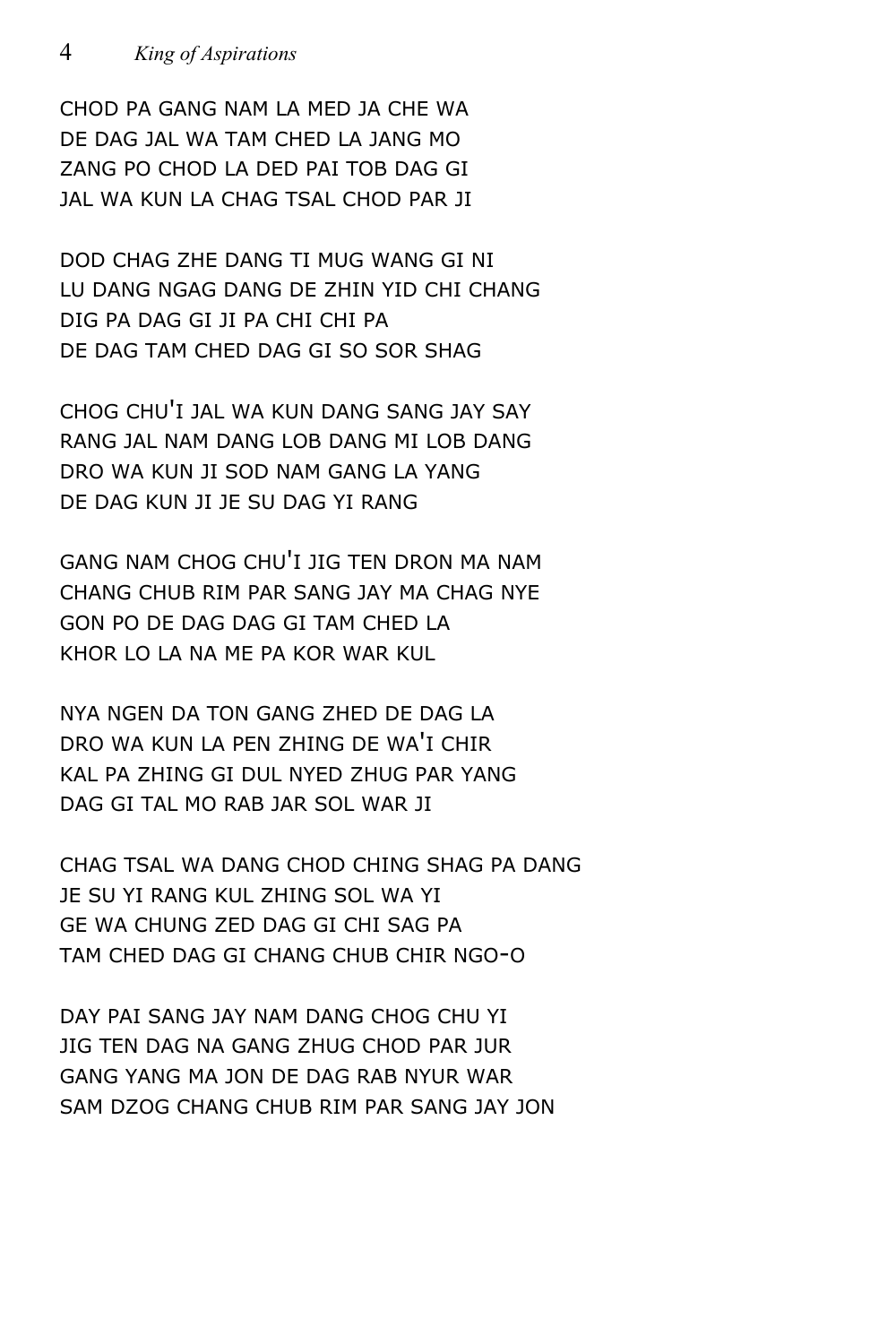Wherever and however many be the realms of the ten directions, may they become vastly and utterly pure. May they be replete with Victors who have gone before the mighty Bodhi tree, and with children of the Buddhas.

May all sentient beings there are in the ten directions always be healthy, and happy. May all beings come into accord with spiritual values and may their hopes, too, be fulfilled.

May I engage in awakened conduct, and in each migration take birth consciously. In all successive lives, as death leads on to rebirth, May I always embrace the spiritual life.

Through emulating the training of all Victors may I fully perfect the conduct of excellence and engage in stainless ethical practices whose complete purity is faultless and never lapses.

In the language of Gods, the speech of Nagas and Yakshas, in Kumbhanda and Human languages, with the sounds and voices of all beings, in all languages, I shall teach the dharma.

Going further, I will give very best effort to the paramitas, and so will never forget bodhicitta. May all wrong actions that create obscurations be thoroughly purified—each and every one.

Freed from karma, kleshas, and the work of Maras, I shall act for all beings in the world, just as a lotus is not restrained by water, and the sun and moon move unhindered through space.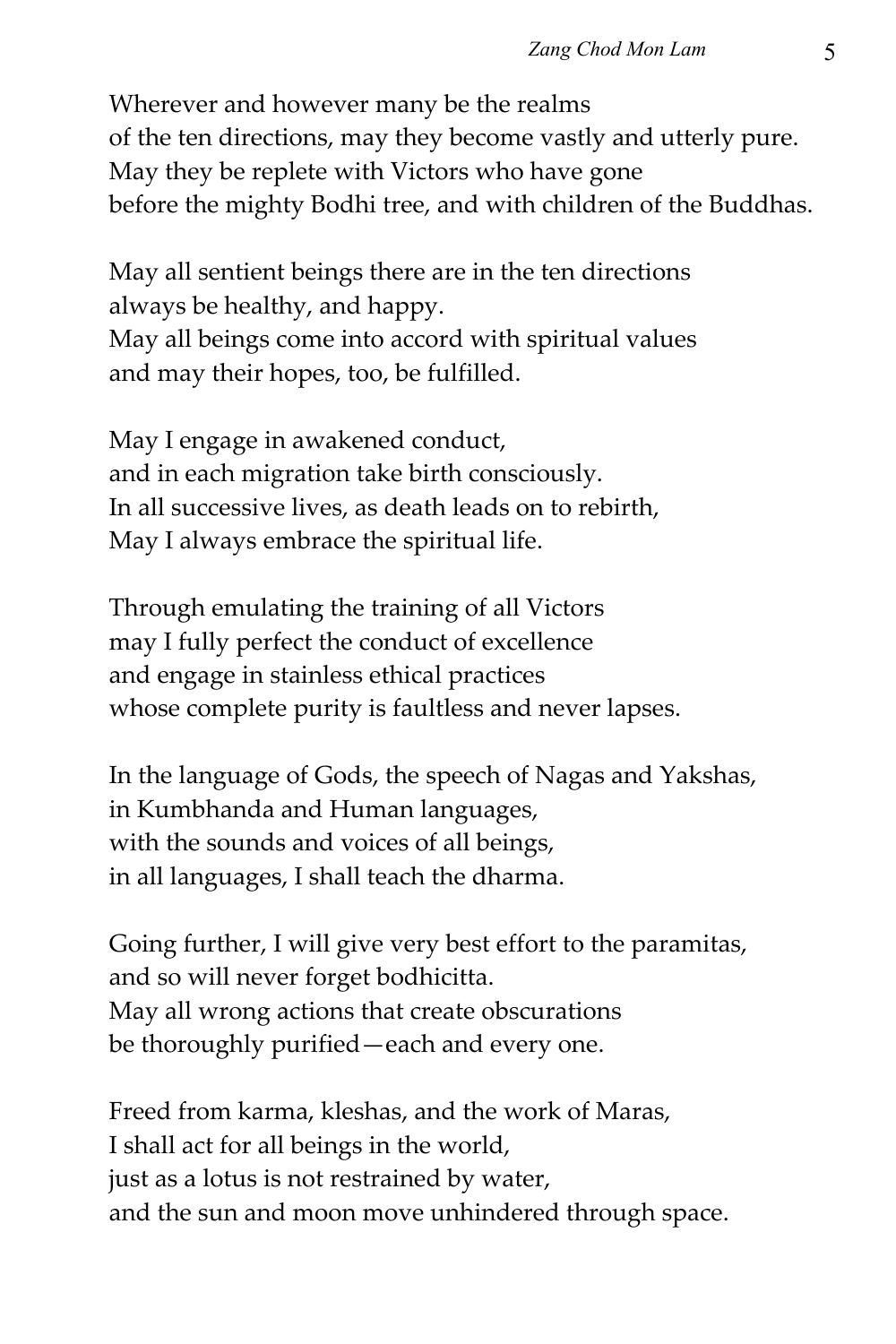CHOG CHU GA LA'I ZHING NAM JI NYED PA DE DAG JA CHER YONG SU DAG JUR CHIG JANG CHUB SHING WANG DRUNG SHEG JAL WA DANG SANG JAY SAY CHI RAB TU GANG WAR SHOG

CHOG CHU'I SEM CHEN GANG NAM JI NYED PA DE DAG TAG TU NED MED DE WAR JUR DRO WA KUN JI CHO CHI DON NAM NI TUN PAR JUR CHING RE WA'ANG DRUB PAR SHOG

JANG CHUB CHOD PA DAG NI DAG CHOD CHING DRO WA KUN TU CHE WA DREN JUR CHIG TSE RAB KUN TU CHI PO CHE WA NA TAG TU DAG NI RAB TU JUNG WAR SHOG

JAL WA KUN JI JE SU LOB JUR TE ZANG PO CHOD PA YONG SU DZOG CHED CHING TSUL TRIM CHOD PA DRI MED YONG DAG PAR TAG TU MA NYAM CHON MED CHOD PAR SHOG

LHA YI KED DANG LU DANG NOD JIN KED DRUL BUM DAG DANG MI YI KED NAM DANG DRO WA KUN JI DRA NAM JI TSAM PAR TAM CHED KED DU DAG GI CHO TEN TO

DE SHING PA ROL CHIN LA RAB TSON TE JANG CHUB SEM NI NAM YANG JED MA JUR DIG PA GANG NAM DRIB PAR JUR WA DAG DE DAG MA LU YONG SU JANG WAR SHOG

LAY DANG NYON MONG DUD CHI LAY NAM LAY DROL ZHING JIG TEN DRO WA NAM SU YANG JI TAR PED MO CHU MI CHAG PA ZHIN NYI DA NAM KHA TOG PA MED TAR CHED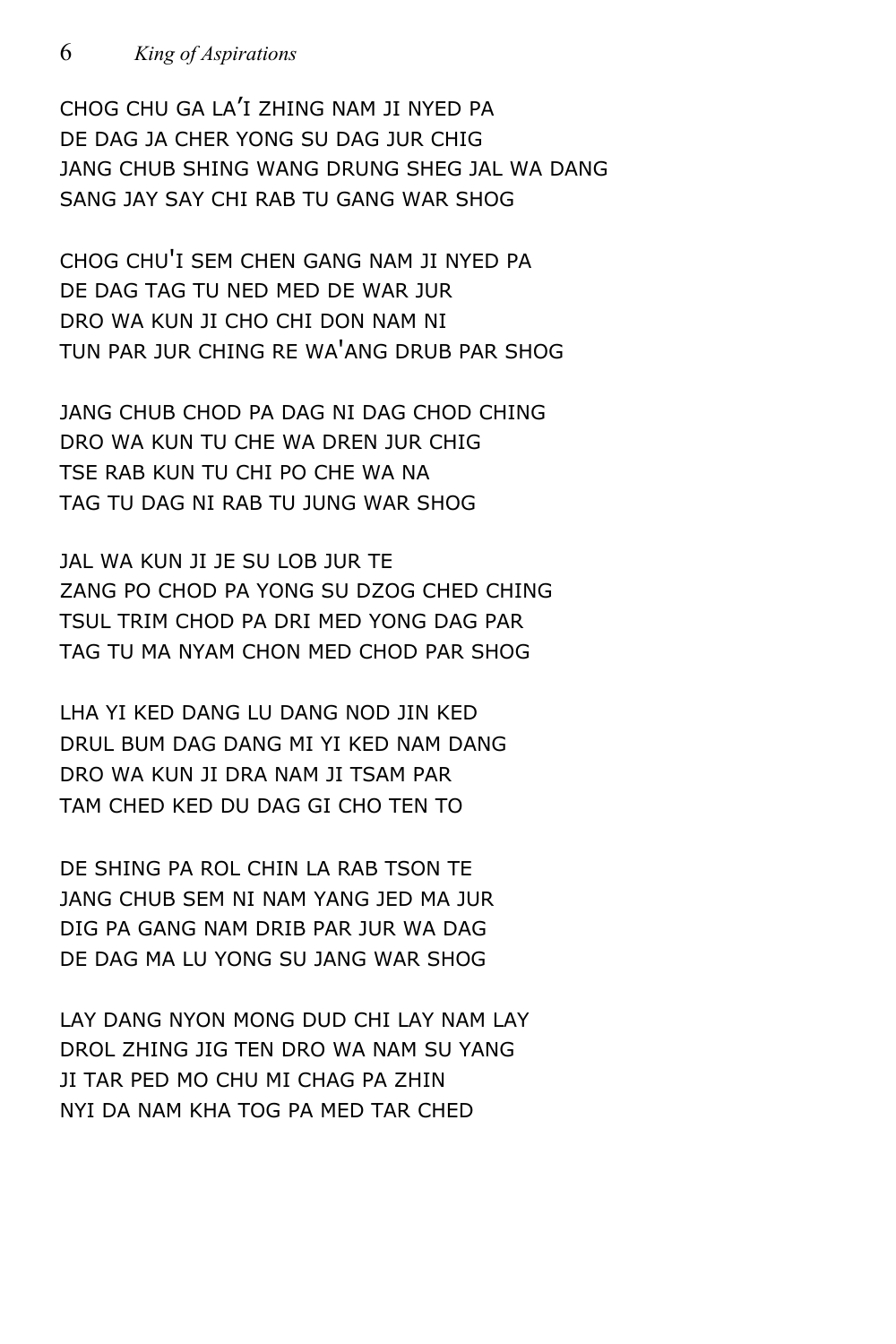Through the breadth of worlds in all directions I will fully pacify the suffering of lower states. I will bring all beings to happiness, and act for the benefit of all beings.

I will wholly perfect awakened conduct, working in harmony with the ways of sentient beings. I will adeptly demonstrate excellence of conduct, And in all future ages carry on this practice.

May I always enjoy the company of those whose conduct is in accord with my own. Our bodies, voices, and minds too, shall act, and our aspirations shall be made, as one.

May I constantly encounter those friends who wish to assist me, and who well exemplify excellent conduct. I shall never relinquish them.

The Lords surrounded by Buddhaʹs children, these Victors I shall always see before me; In all future ages, without weariness, I shall make offerings to them copiously.

Upholding the sacred dharma of the Victors, I shall employ awakened conduct universally. In this intensive training in excellent conduct I shall be fully engaged for all time.

As I pass through all states of existence, I shall acquire infinite merit and wisdom. May I become a boundless treasury of skill and intelligence, concentration, good qualities, and exemplary living.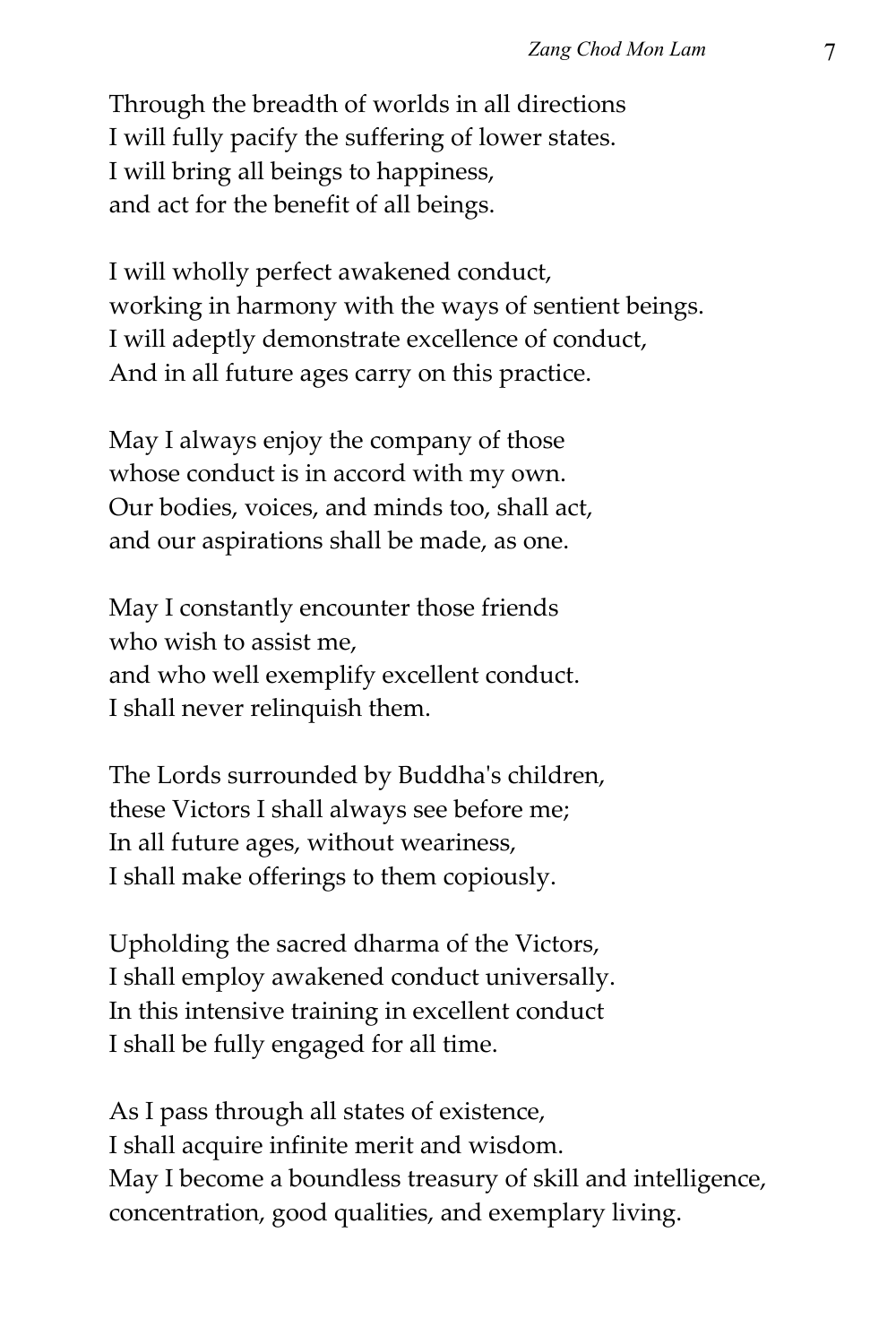ZHING GI CHON DANG CHOG NAM JI TSAM PAR NGEN SONG DUG NGAL RAB TU ZHI WAR JED DE WA DAG LA DRO WA KUN GOD CHING DRO WA TAM CHED LA NI PEN PAR CHED

JANG CHUB CHOD PA YONG SU DZOG CHED CHING SEM CHEN DAG GI CHOD DANG TUN PAR JUG ZANG PO CHOD PA DAG NI RAB TON CHING MA ONG KAL PA KUN TU CHOD PAR JUR

DAG GI CHOD DANG TSUNG PAR GANG CHOD PA DE DAG DANG NI TAG TU DROG PAR SHOG LU DANG NGAG NAM DANG NI SEM CHI CHANG CHOD PA DAG DANG MON LAM CHIG TU CHED

DAG LA PEN PAR DOD PA'I DROG PO DAG ZANG PO CHOD PA RAB TU TON PA NAM DE DAG DANG YANG TAG TU TRED PAR SHOG DE DAG DAG GI NAM YANG YID MI YUNG

SANG JAY SAY CHI KOR WA'I GON PO NAM NGON SUM TAG TU DAG GI JAL WA TA MA ONG KAL PA KUN TU MI CHO WAR DE DAG LA YANG CHOD PA JA CHER JI

JAL WA NAM CHI DAM PA'I CHO DZIN CHING JANG CHUB CHOD PA KUN TU NANG WAR CHED ZANG PO CHOD PA NAM PAR JONG WA YANG MA ONG KAL PA KUN TU CHED PAR JI

SID PA TAM CHED DU YANG KHOR WA NA SONAM YESHE DAG NI MI ZED NYED TAB DANG SHE RAB TING DZIN NAM TAR DANG YON TEN KUN JI MI ZED DZOD JUR CHIG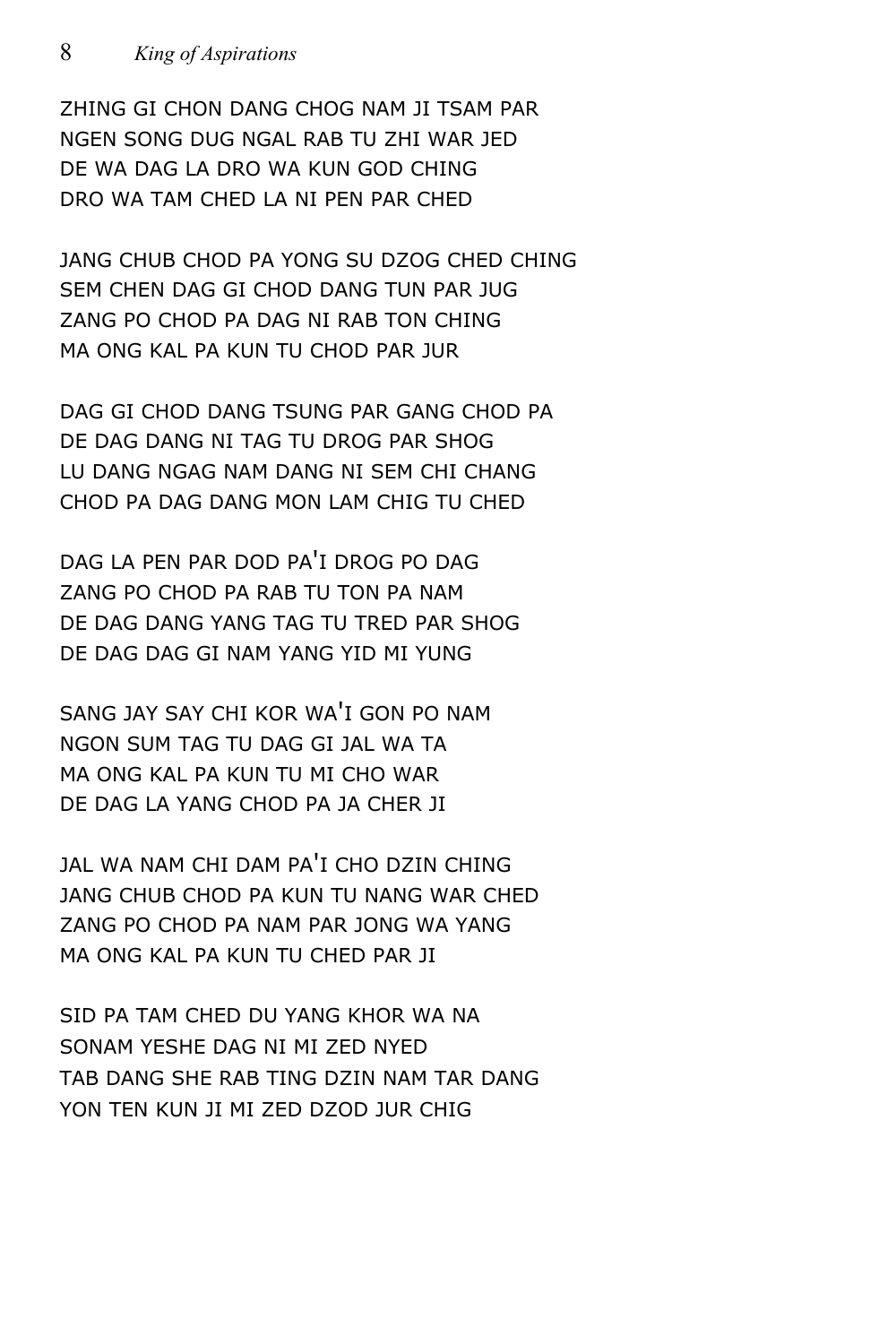On a single atom are as many worlds as there are atoms; in those worlds are Buddhas beyond imagining, dwelling amidst children of the Buddhas. I shall observe and emulate their enlightened conduct.

Like that, in any and all directions, too, in each hairʹs breadth are oceans of Buddhas, oceans of realms—as many as ever were, are, or will be. I shall abide in this experience for an ocean of eons.

With one voice conveying oceanic variations of sound, the melodic branches of a Victorʹs speech are entirely pure. May the melodies that suit the minds of all beings constantly enthrall them with the Buddhaʹs speech.

With mental prowess, I, too, will fathom the unceasing flow of melodic speech of all Victors enlightened in the three times, which perfectly turns the wheels of doctrine.

Though I shall remain involved for all eternity, I shall participate, too, in every single moment; whatever may be done in ages past, present and future, I shall attend to in each fraction of an instant.

Enlightened ones of the three times, the lions of humanity— I see them all in a single moment. I forever shall enter the domain of their experience through the power of a miraculous lifeʹs journey.

All the designs of the Fields of the three times I shall fully recreate atop a single atom. In that way, in all directions, everywhere, I shall reproduce the Fields of Victors.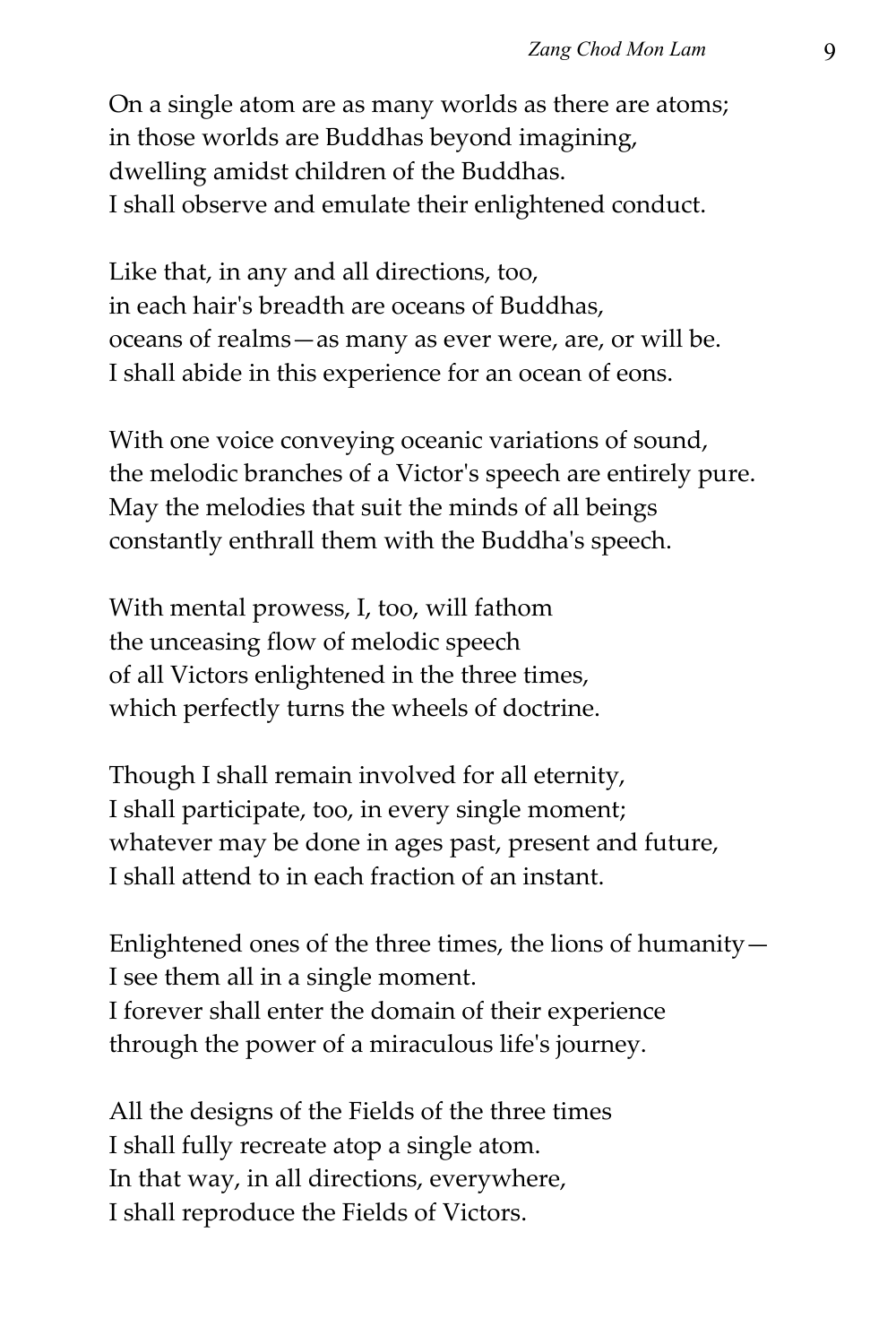DUL CHIG TENG NA DUL NYED ZHING NAM TE ZHING DER SAM JI MI CHAB SANG JAY NAM SANG JAY SAY CHI U NA ZHUG PA LA JANG CHUB CHED PA CHOD CHING TA WAR JI

DE TAR MA LU TAM CHED CHOG SU YANG TRA TSAM CHON LA DU SUM TSED NYED CHI SANG JAY JAM TSO ZHING NAM JAM TSO DANG KAL PA JAM TSOR CHOD CHING RAB TU JUG

SUNG CHIG YEN LAG JAM TSO DRA KED CHI JAL WA KUN YANG YEN LAG NAM DAG PA DRO WA KUN JI SAM PA JI ZHIN YANG SANG JAY SUNG LA TAG TU JUG PAR JI

DU SUM SHEG PA'I JAL WA TAM CHED DAG KHOR LO'I TSUL NAM RAB TU KOR WA YI DE DAG GI YANG SUNG YANG MI ZED LA LO YI TOB CHI DAG CHANG RAB TU JUG

MA ONG KAL PA TAM CHED JUG PAR YANG KED CHIG CHIG GI DAG CHANG JUG PAR JI GANG YANG KAL PA DU SUM TSED DE DAG KED CHIG CHA SHAY CHI NI ZHUG PAR CHED

DU SUM SHEG PA MI YI SENG GE GANG DE DAG KED CHIG CHIG LA DAG GI TA TAG TU DE DAG GI NI CHOD YUL LA JU MAR JUR PA'I NAM TAR TOB CHI JUG

GANG YANG DU SUM DAG GI ZHING KOD PA DE DAG DUL CHIG TENG DU NGON PAR DRUB DE TAR MA LU CHOG NAM TAM CHED DU JAL WA DAG GI ZHING NAM KOD LA JUG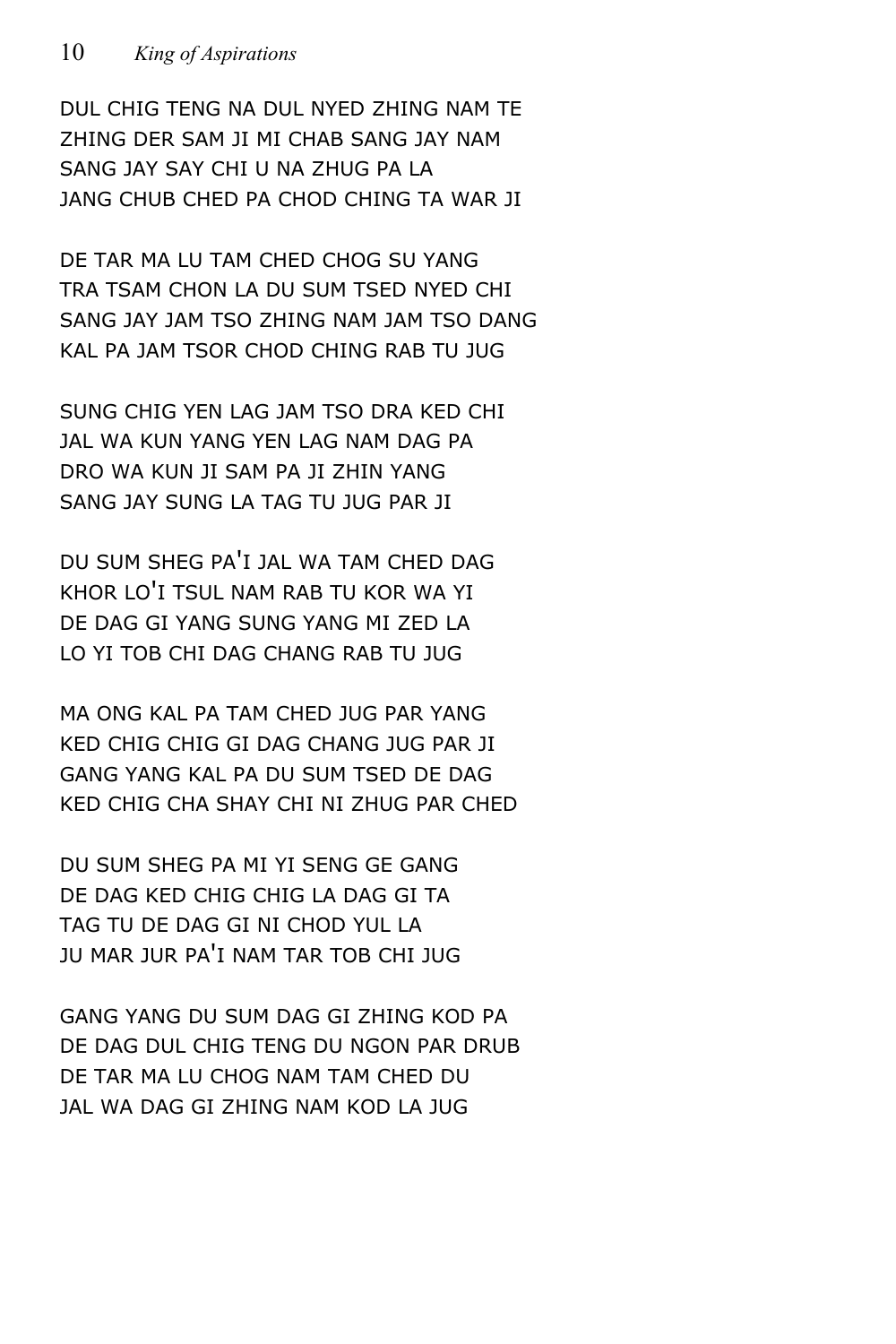All those lamps of the world who have yet to arrive will progress to full perfection, turn the Wheel, and demonstrate the final peace that is nirvana. I shall go before their Majesties!

Through ever so swift miraculous powers, and the power of Vehicles that afford univeral access, and the powers of continous, positive conduct, and the power of love that reaches everywhere; by the powers of all‐embracing merit and virtue, the power of wisdom that is without attachment, and the powers of prajna, method and meditation, the powers of enlightenment I shall perfectly accomplish.

I shall utterly cleanse the forces of karma, and wholly defeat the forces of mental disturbance. I shall render evil forces entirely impotent, And perfect the power of excellent conduct.

I shall fully purify an ocean of realms, and totally liberate an ocean of beings; clearly perceive an ocean of dharmas, and completely perfect an ocean of wisdom; make an ocean of conduct immaculately pure, and finally accomplish an ocean of aspirations; make the finest offerings to an ocean of Buddhas, and do so, without faltering, for an ocean of eons.

The diverse aspirations for awakened conduct of Victors enlightened in the past, present or future— I shall accomplish them all, none excepted, by awakening to Buddhahood through excellent conduct.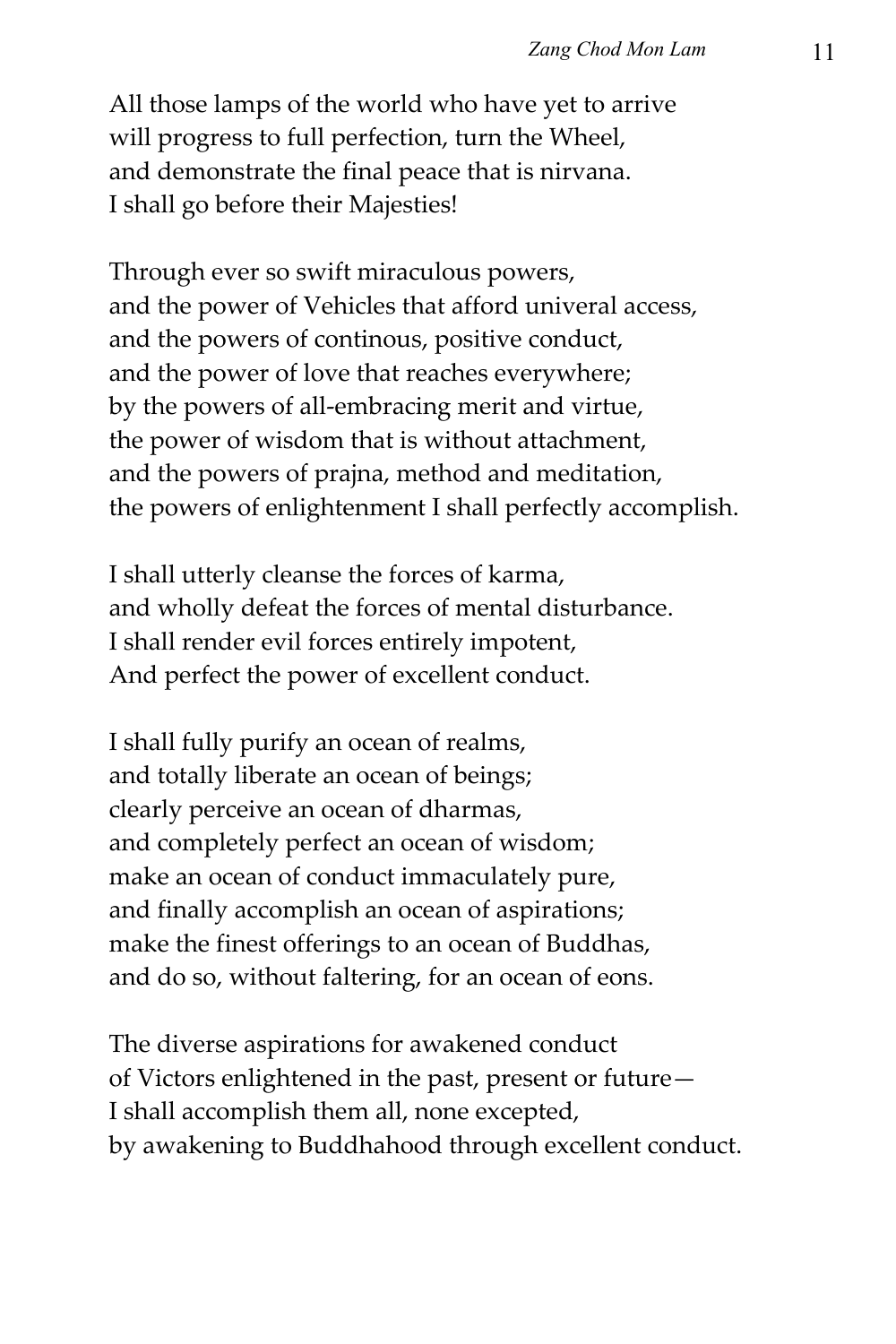## 12 *King of Aspirations*

GANG YANG MA JON JIG TEN DRON MA NAM DE DAG RIM PAR TSANG JA KHOR LO KOR NYA NGEN DAY PA RAB TU ZHI TA TON GON PO KUN JI DRUNG DU DAG CHI-O

KUN TU NYUR WA'I DZU TRUL TOB NAM DANG KUN NAY GO YI TEG PA'I TOB NAM DANG KUN TU YON TEN CHOD PA'I TOB NAM DANG KUN TU CHAB PA JAM PA DAG GI TOB

KUN NAY GE WA'I SONAM TOB NAM DANG CHAG PA MED PAR JUR WA'I YESHE TOB SHERAB TAB DANG TING DZIN TOB DAG GI CHANG CHUB TOB NAM YANG DAG DRUB PAR CHED

LAY CHI TOB NAM YONG SU DAG CHED CHING NYON MONG TOB NAM KUN TU JOM PAR CHED DUD CHI TOB NAM TOB MED RAB CHED CHING ZANG PO CHOD PA'I TOB NI DZOG PAR JI

ZHING NAM JAM TSO NAM PAR DAG CHED CHING SEM CHEN JAM TSO DAG NI NAM PAR DROL CHO NAM JAM TSO RAB TU TONG CHED CHING YESHE JAM TSO RAB TU GOM PAR CHED

CHOD PA JAM TSO NAM PAR DAG CHED CHING MON LAM JAM TSO RAB TU DZOG PAR CHED SANG JAY JAM TSO RAB TU CHOD CHED CHING KAL PA JAM TSOR MI CHO CHED PAR JI

GANG YANG DU SUM SHEG PA'I JAL WA YI CHANG CHUB CHOD PA'I MON LAM CHE DRAG NAM ZANG PO CHOD PAY CHANG CHUB SANG JAY NAY DE DAG DAG GI MA LU DZOG PAR JI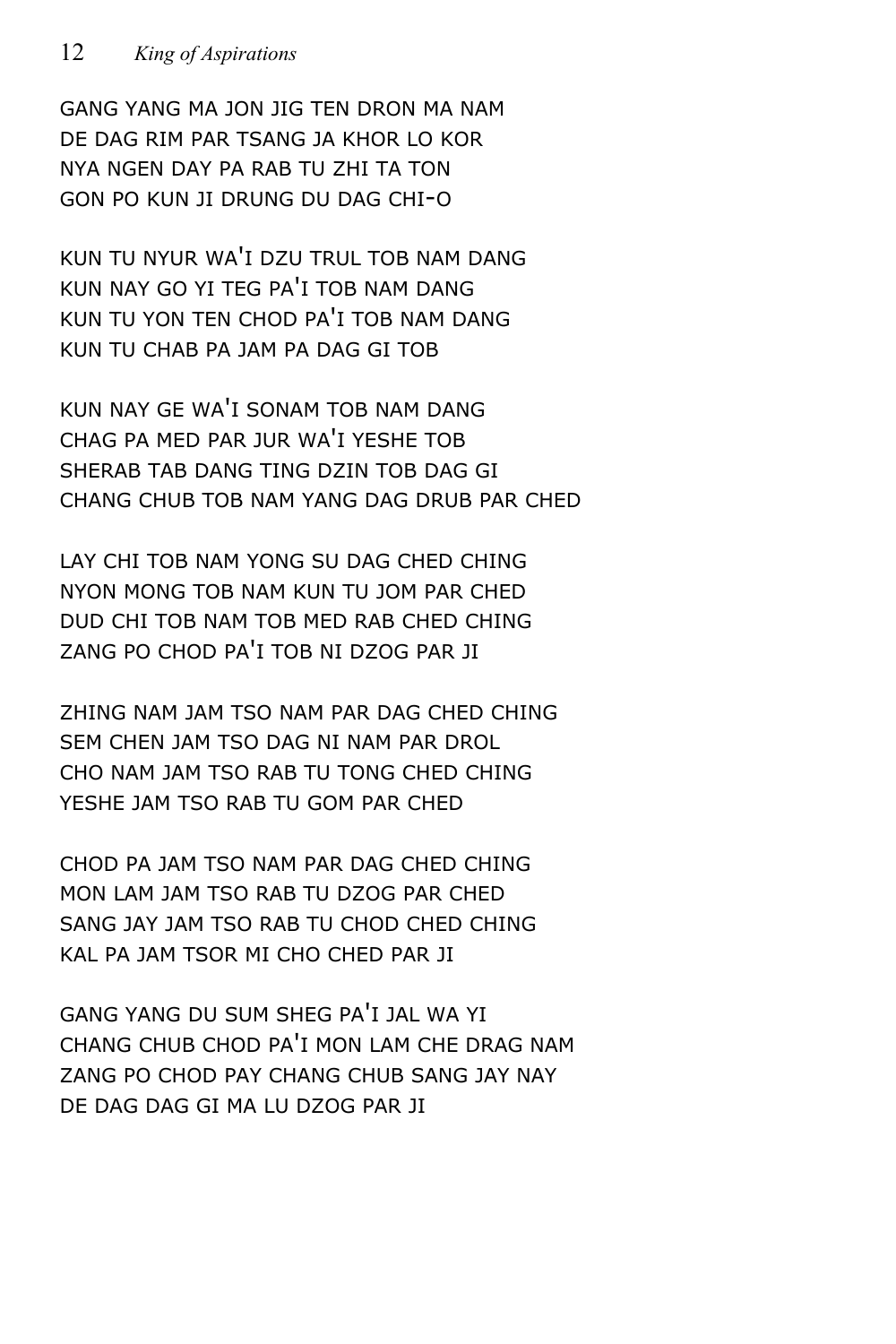The seniormost child of all Victors the one whose name is Samantabhadra so that my conduct will match his in expertise, I entirely dedicate all of this virtue.

His body, speech, and mind, too, are fully pure, and his perfect conduct purifies realms. As the masterʹs dedication is exalted, may I become fully his equal in every respect.

To engage in excellent virtue at all times, I shall enact the aspiration of Manjusri. In all ages to come, without despairing, I shall complete every one of his deeds.

May their actions be immeasurable. May their qualities, too, be impossible to measure. Since they abide in conduct that cannot be defined, I will pay homage to all their emanations.

As far as space itself may reach, the range of sentient beings is just as vast; whatever may be the extent of their karma and klesas, my aspirations shall extend just as far.

Though one might adorn infinite realms throughout the ten directions with precious jewels and offer them to the Victors, or offer them the greatest delights known to gods and men for as many eons as there are atoms in the universe, one who, having heard this king of dedications, is well inspired to pursue supreme awakening and, even just once, generates faith, will develop the highest, most hallowed merit.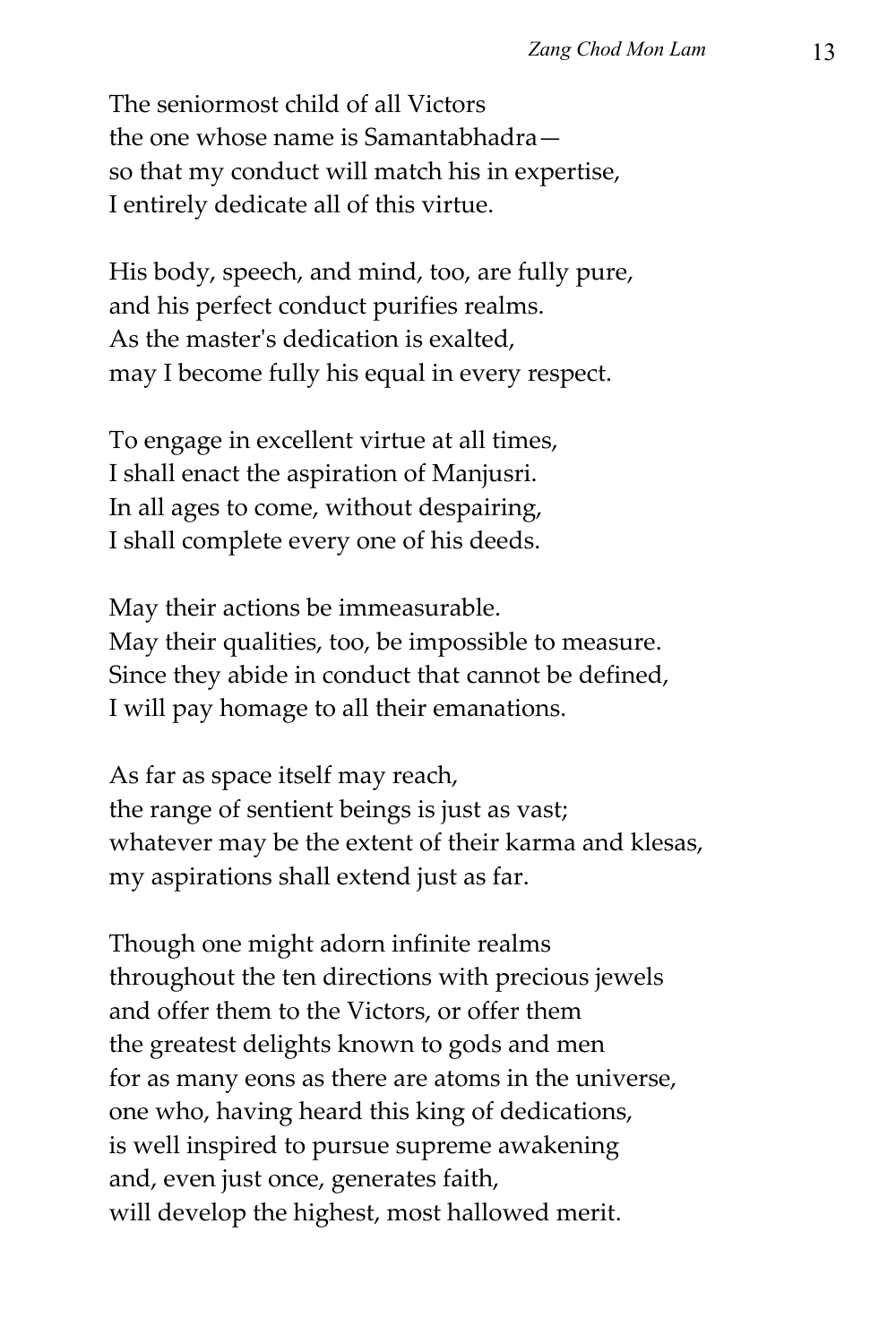## 14 *King of Aspirations*

JAL WA KUN JI SAY CHI TU WO PA GANG GI MING NI KUN TU ZANG ZHE JA KHAY PA DE DANG TSUNG PAR CHED PA'I CHIR GE WA DI DAG TAM CHED RAB TU NGO

LU DANG NGAG DANG YID CHANG NAM DAG CHING CHOD PA NAM DAG ZHING NAM YONG DAG PA NGO WA ZANG PO KHAY PA CHI DRA WA DE DRAR DAG CHANG DE DANG TSUNG PAR SHOG

KUN NAY GE WA ZANG PO CHOD PA'I CHIR JAM PAL JI NI MON LAM CHED PAR JI MA ONG KAL PA KUN TU MI CHO WAR DE YI JA WA MA LU DZOG PAR JI

CHOD PA DAG NI TSED YOD MA JUR CHIG YON TEN NAM CHANG TSED ZUNG MED PAR SHOG CHOD PA TSED MED PA LA NAY NAY CHANG DE DAG TRUL PA TAM CHED TSAL WAR JI

NAM KHA'I TAR TUG JUR PA JI TSAM PAR SEM CHEN MA LU TA YANG DE ZHIN TE JI TSAM LAY DANG NYON MONG TAR JUR PA DAG GI MON LAM TA YANG DE TSAM MO

GANG YANG CHOG CHU'I ZHING NAM TA YAY PA RIN CHEN JEN TE JAL WA NAM LA PUL LHA DANG MI YI DE WA CHOG NAM CHANG ZHING GI DUL NYED KAL PAR PUL WA WAY

GANG GI NGO WA'I JAL PO DI TO NAY CHANG CHUB CHOG GI JE SU RAB MO SHING LEN CHIG TSAM YANG DED PA CHED PAY NI SONAM DAM PA'I CHOG TU DI JUR RO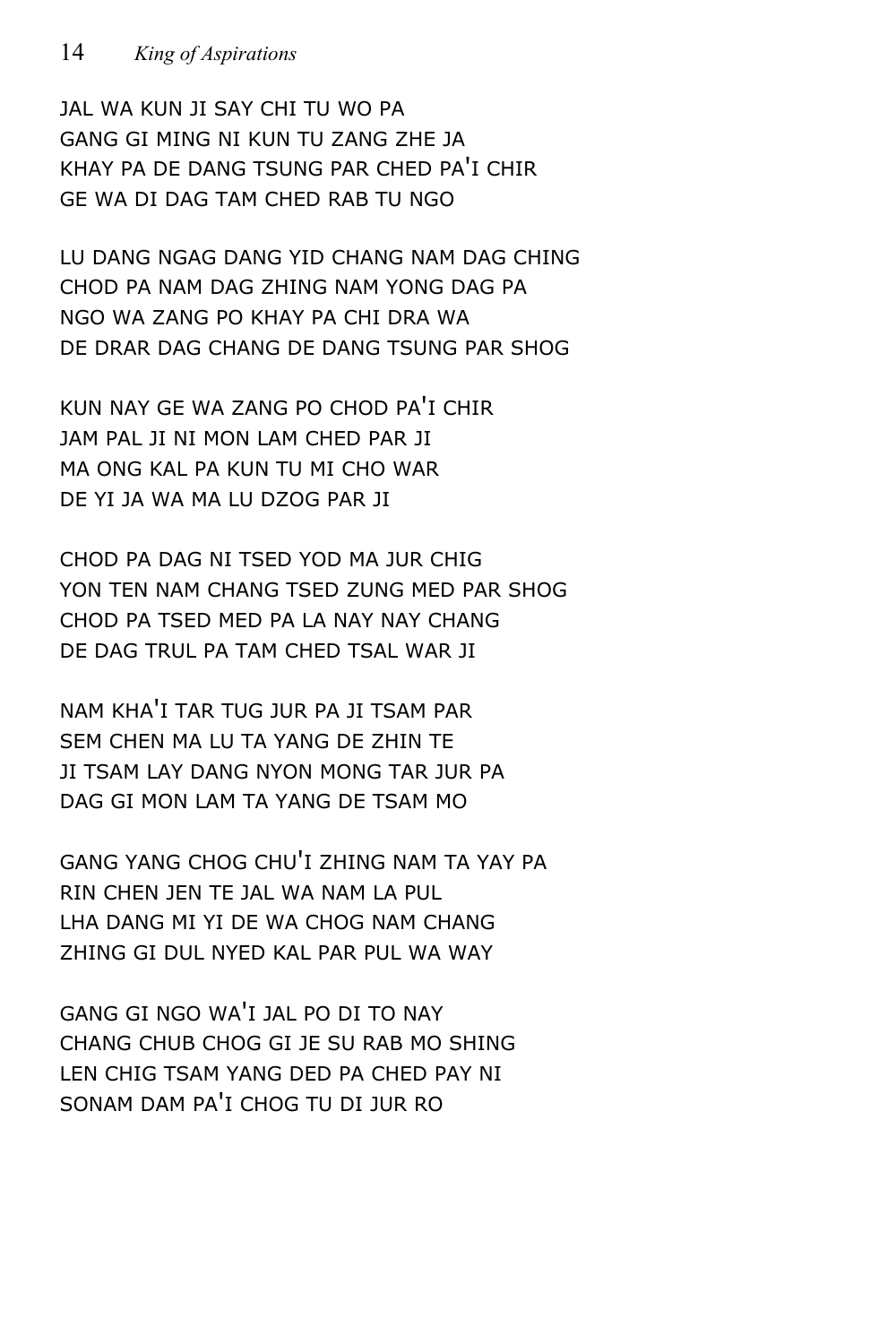Those who cast this Aspiration Prayer for Excellent Conduct will relinquish all lower realms. They will renounce all inferior companions. They will swiftly come to see Amitabha, too. They will encounter what is most favorable, and flourish. Even in this life, all will go well for them. In no time at all, they will become just like Samantabhadra.

If those who, under the power of ignorance, have committed the five bad acts of immediate consequence recite this "Excellent Conduct," then all those acts, without remainder, will be swiftly cleansed.

They will come to possess wisdom, health, and fine features, a noble lineage and good complexion.

Evil beings and heretics in great number will not daunt them; indeed, all three worlds will come to revere them.

They will soon draw near the mighty Bodhi tree, and once there, to benefit sentient beings, they will take their seats, awaken, become Buddhas, eminently turn the Wheel, and subdue the evil and all their followers.

The final fruition, for anyone who reads, recites or retains this aspiration prayer for excellent conduct, only Buddhas comprehend; have no doubt that it is supreme enlightenment.

As heroic Manjushri realized, so, too, did Samantabhadra. I will emulate them both, and perfectly dedicate all of this virtue.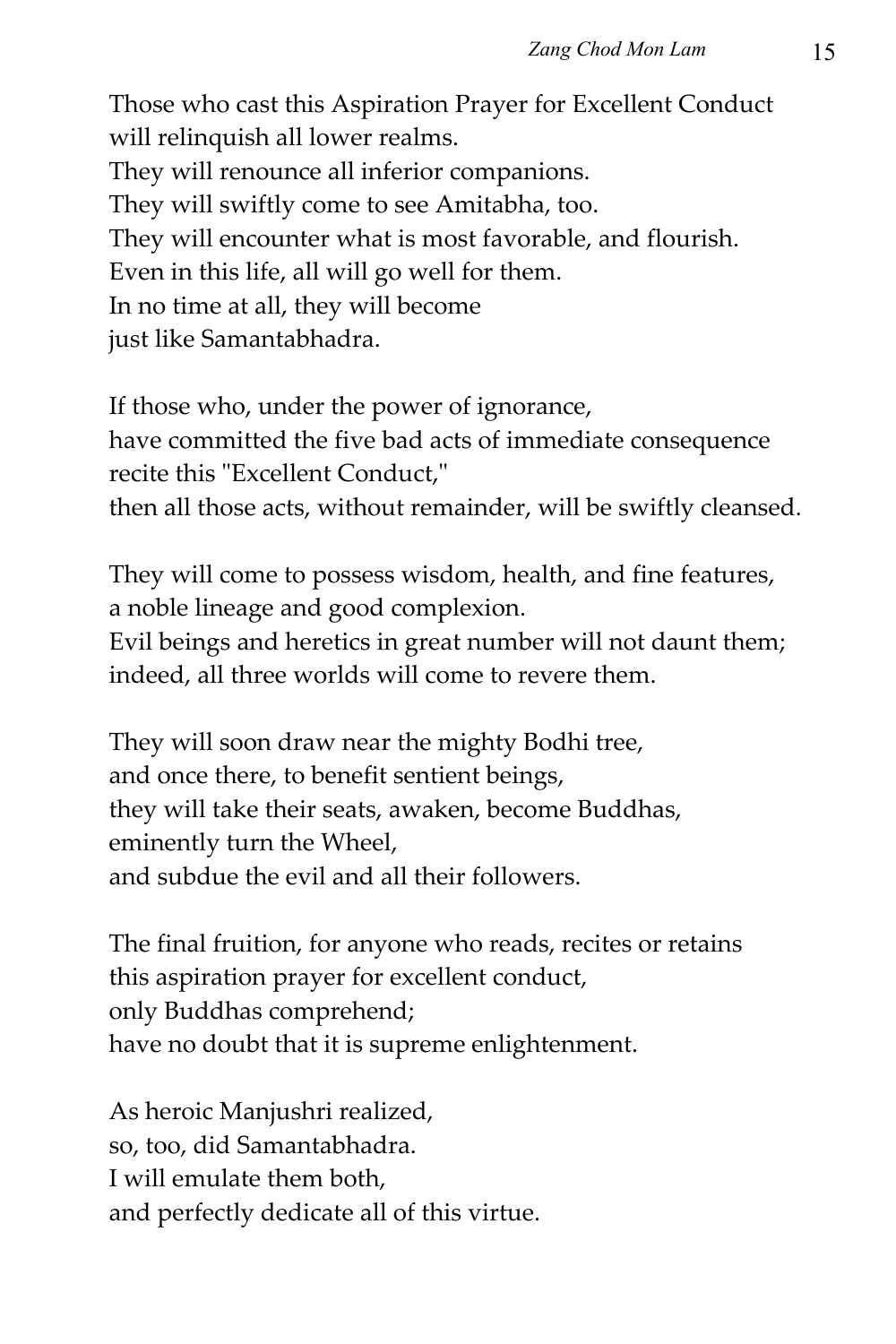GANG GI ZANG CHOD MON LAM DI TAB PAY DE NI NGEN SONG TAM CHED PONG WAR JUR DE NI DROG PO NGEN PA PANG PA YIN NANG WA TA YAY DE YANG DE NYUR TONG

DE DAG NYED PA RAB NYED DE WAR TSO MI TSE DIR YANG DE DAG LEG PAR ONG KUN TU ZANG PO DE YANG CHI DRA WA DE DAG RING POR MI TOG DE ZHIN JUR

TSAM MED NGA PO DAG GI DIG PA NAM GANG GI MI SHE WANG GI CHAY PA DAG DE YI ZANG PO CHOD PA DI JOD NA NYUR DU MA LU YONG SU JANG WAR JUR

YESHE DANG NI ZUG DANG TSEN NAM DANG RIG DANG KHA DOG NAM DANG DEN PAR JUR DUD DANG MU TEG MANG PO DE MI TUB JIG TEN SUM PO KUN NA-ANG CHOD PAR JUR

CHANG CHUB SHING WANG DRUNG DU DE NYUR DRO SONG NAY SEM CHEN PEN CHIR DER DUG TE CHANG CHUB SANG JAY KHOR LO RAB TU KOR DUD NAM DE DANG CHAY PA TAM CHED TUL

GANG YANG ZANG PO CHOD PA'I MON LAM DI CHANG WA DANG NI TON NAM LOG PA YI DE YI NAM PAR MIN PA-ANG SANG JAY CHEN JANG CHUB CHOG LA SOM NYI MA CHED CHIG

JAM PAL PA WO JI TAR CHEN PA DANG KUN TU ZANG PO DE YANG DE ZHIN TE DE DAG KUN JI JE SU DAG LOB CHING GE WA DI DAG TAM CHED RAB TU NGO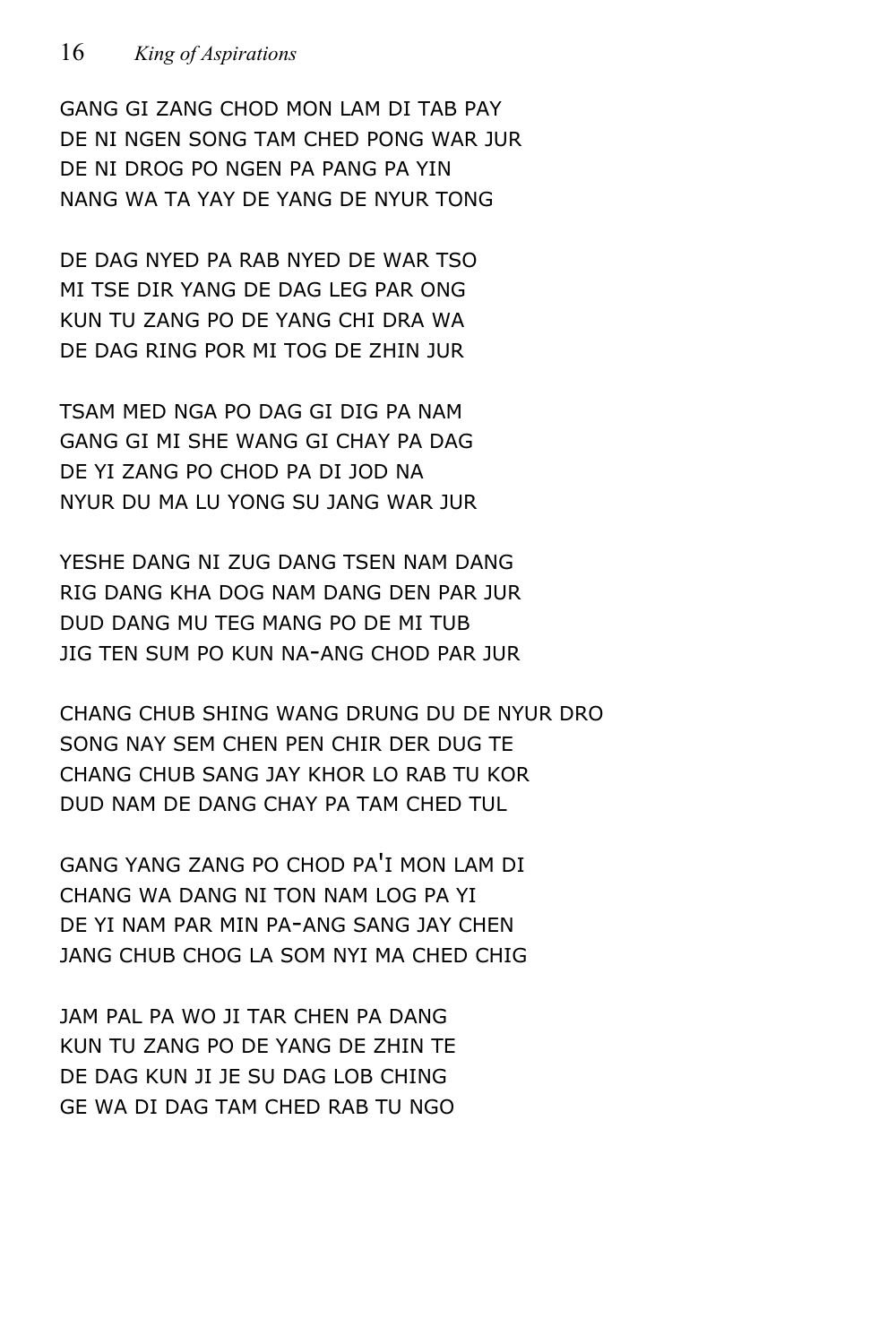With the dedication that is most highly praised by all Victors enlightened in the three times, I, too, fully dedicate all of these roots of virtue towards excellence of conduct.

When the time comes for me to die, may all my obscurations be cleared away; meeting Amitabha in person, may I hasten to the realm of Sukhavati.

Once I reach there, may all these aspirations, without exception, actually come to pass. I shall completely fulfill each and every one of them, and benefit sentient beings for as long as the world endures.

In that excellent and joyous mandala of Victors, may I be born from a most immaculate, lovely lotus. There, may I also receive a prediction directly from the Victor Amitabha.

Once I have obtained a superb prediction there, with a hundred million emanations mentally dispatched throughout the ten directions I shall accomplish enormous benefit for sentient beings.

May the slight virtue I have accumulated through casting this Aspiration for Excellent Conduct instantly bring fulfillment to all the virtuous aspirations of beings.

May the outstanding, limitless merit obtained through proper dedication of excellent conduct deliver beings who are drowning in a torrent of suffering to the sublime realm of Amitabha.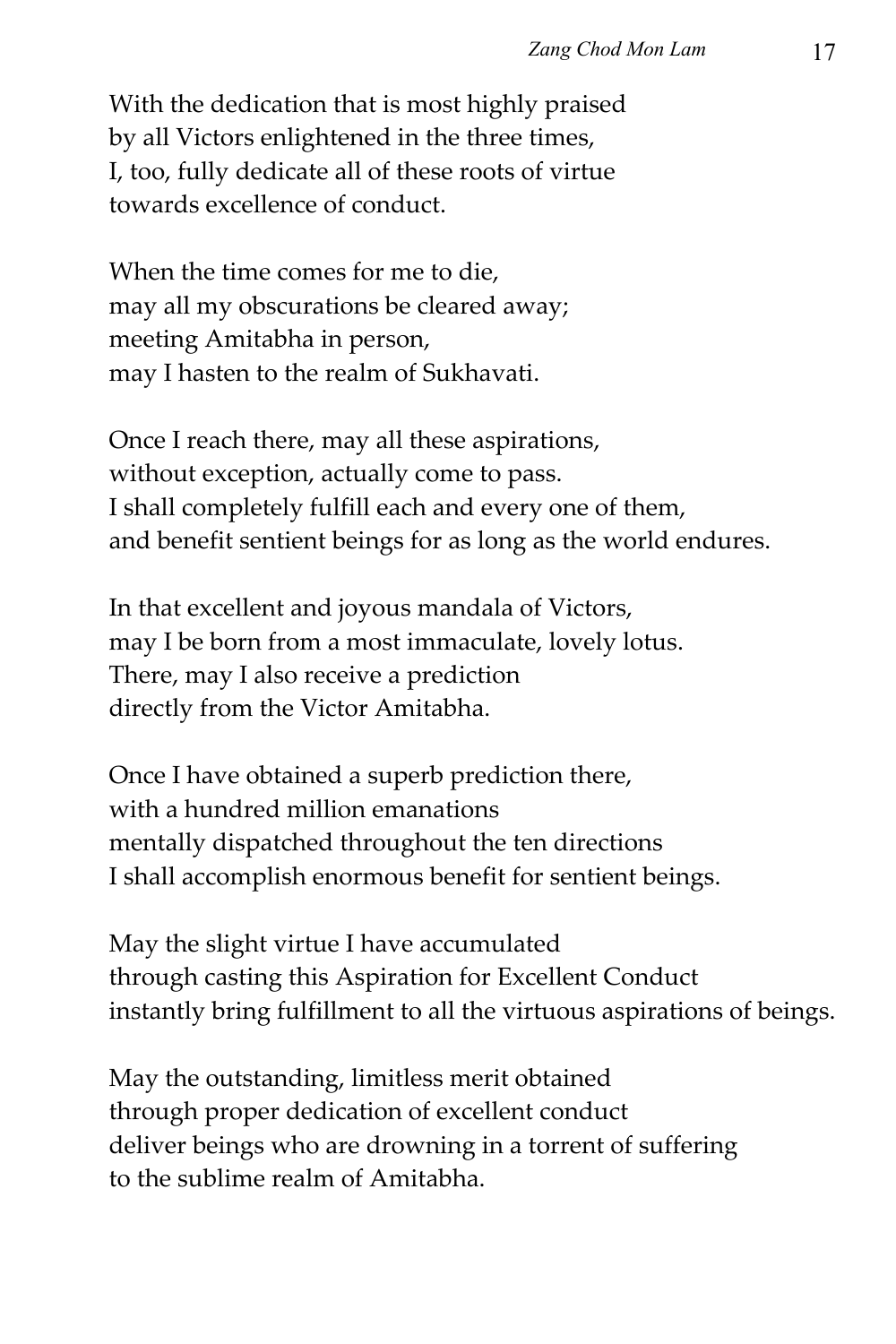DU SUM SHEG PA'I JAL WA TAM CHED CHI NGO WA GANG LA CHOG TU NGAG PA DE DAG GI GE WA'I TSA WA DI KUN CHANG ZANG PO CHOD CHIR RAB TU NGO WAR JI

DAG NI CHI WA'I DU CHED JUR PA NA DRIB PA TAM CHED DAG NI CHIR SAL TE NGON SUM NANG WA TA YAY DE TONG NAY DE WA CHEN JI ZHING DER RAB TU DRO

DER SONG NAY NI MON LAM DI DAG CHANG TAM CHED MA LU NGON DU JUR WAR SHOG DE DAG MA LU DAG GI YONG SU KANG JIG TEN JI SID SEM CHEN PEN PAR JI

JAL WA'I CHIL KHOR ZANG ZHING GA WA DER PED MO DAM PA SHIN TU DZE LAY CHE NANG WA TA YAY JAL WAY NGON SUM DU LUNG TEN PA YANG DAG GI DER TOB SHOG

DER NI DAG GI LUNG TEN RAB TOB NAY TRUL PA MANG PO CHE WA TRAG JA YI LO YI TOB CHI CHOG CHU NAM SU YANG SEM CHEN NAM LA PEN PA MANG PO JID

ZANG PO CHOD PA'I MON LAM TAB PA YI GE WA CHUNG ZED DAG GI CHI SAG PA DE NI DRO WA'I MON LAM GE WA NAM KED CHIG CHIG GI TAM CHED JOR WAR SHOG

ZANG PO CHOD PA YONG SU NGO PA LAY SONAM TA YAY DAM PA GANG TOB DE DRO WA DUG NGAL CHU WOR JING WA NAM OD PAG MED PA'I NAY RAB TOB PAR SHOG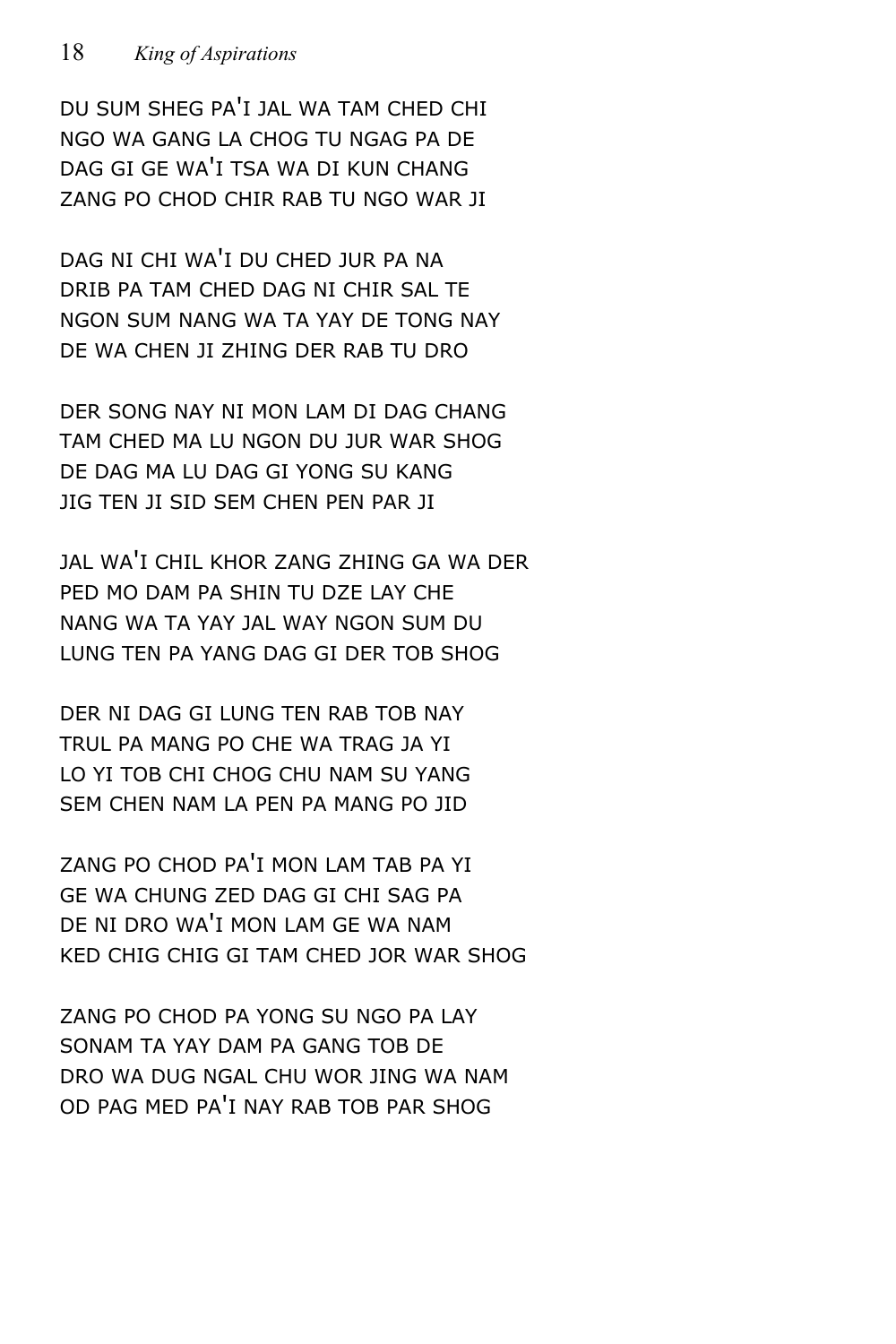May this supreme and foremost, King of Aspiration Prayers bring benefit to all, to countless sentient beings; by accomplishing the principles espoused by Samantabhadra, may all of the lower realms be emptied.

*This completes The King of Aspiration Prayers, The Aspiration for Excellent Conduct.*